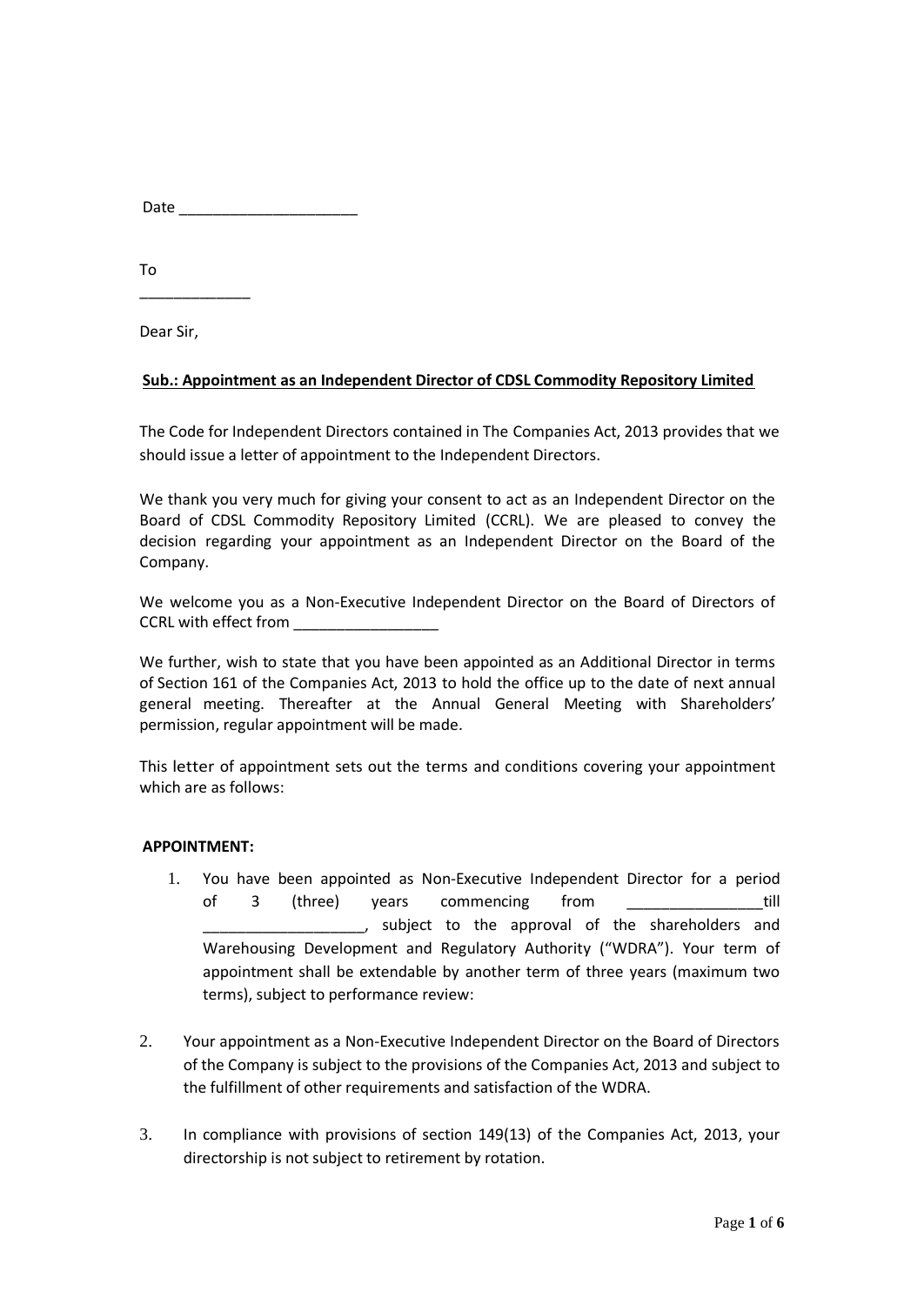- 4. Notwithstanding other provisions of this letter, the appointment may be terminated in accordance with the provisions of the Articles of Association of the Company or on failure to meet the parameters of independence as defined in section 149(6) or on the occurrence of any event as defined in section 167 of the Companies Act, 2013.
- 5. Upon termination or upon your resignation for any reason, duly intimated to the Company, you will not be entitled to any compensation for loss of office.

## **TIME COMMITMENT:**

- 6. As a Non-Executive Independent Director you are expected to bring objectivity and independence of view to the Board's discussions and to help provide the Board with effective leadership in relation to the Company's strategy, performance, and risk management as well as ensuring high standards of financial probity and corporate governance. The Board generally meets four times in a year. The Audit Committee generally meets atleast four times in a year. Besides, there are other Committee meetings like Nomination and Remuneration Committee, Corporate Social Responsibility Committee, Stakeholder Relationship Committee, etc. meetings of which are ordinarily convened as per requirements. You will be expected to attend Board and Board Committees to which you may be appointed and Shareholders meetings and to devote such time to your duties, as appropriate for you to discharge your duties effectively. Ordinarily, all meetings are held in Mumbai except the Annual General Meeting.
- 7. By accepting this appointment, you confirm that you are able to allocate sufficient time to meet the expectations from your role to the satisfaction of the Board.

# **ROLE AND DUTIES:**

- 8. Your role and duties will be those normally required of a Non-Executive Independent Director under the Companies Act, 2013. There are certain duties prescribed for all Directors, both Executive and Non- Executive, which are fiduciary in nature and are as under:
	- I. You shall act in accordance with the Company's Articles of Association of the Company and as per the guidelines on Corporate Governance for the Repositories registered for Creation and Management of Electronic Negotiable Warehouse Receipts issued by WDRA as may be amended from time to time.
	- II. You shall peruse the relevant laws bye-laws, business rules, code of conduct, code of ethics, etc and submit an undertaking to the Company that you are aware of their role, responsibilities and obligations.
	- II. You shall act in good faith in order to promote the objects of the Company for the benefit of its members as a whole, and in the best interest of the Company.
	- III. You shall discharge your duties with due and reasonable care, skill and diligence.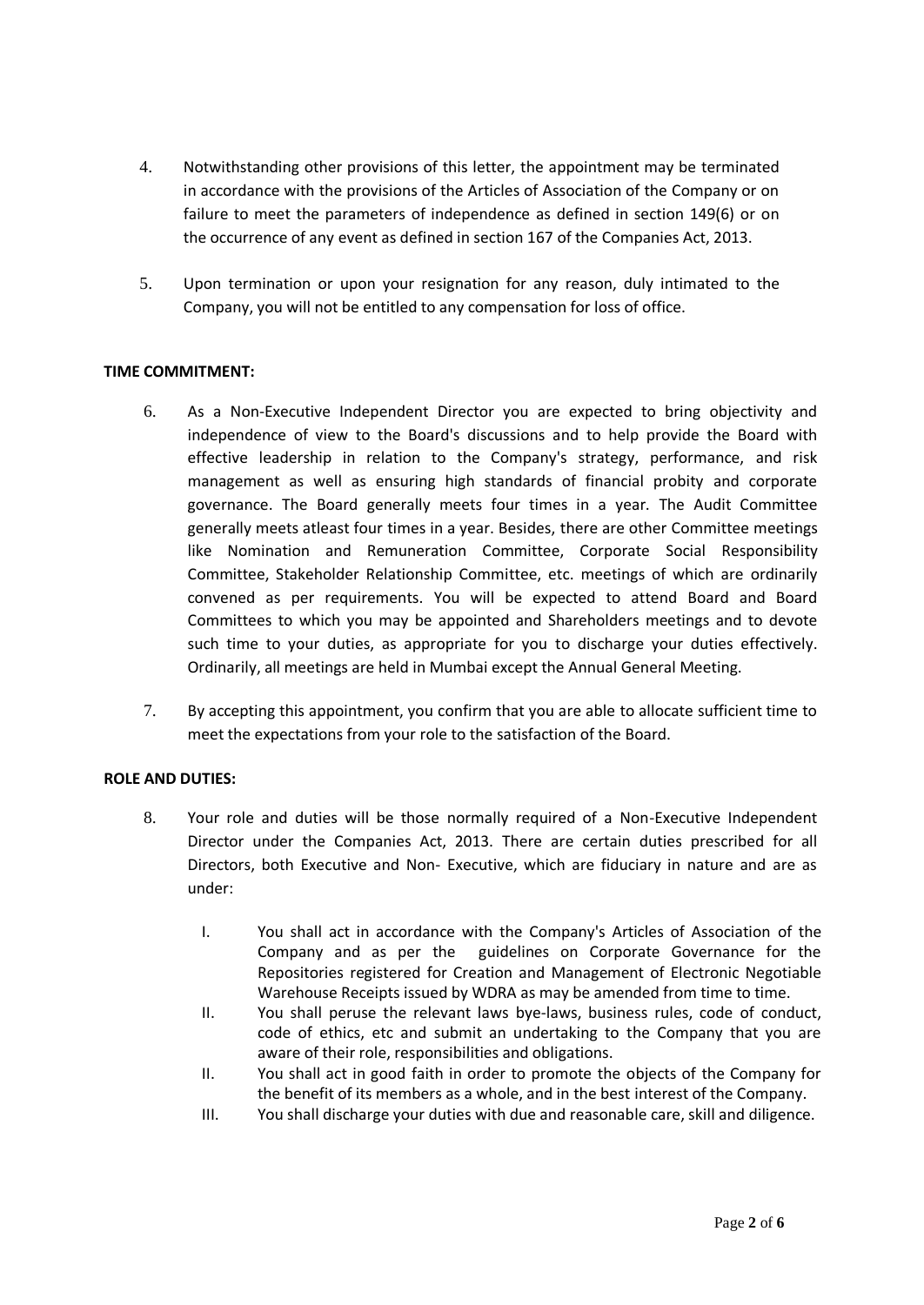- IV. You shall not involve yourself in a situation in which you may have a direct or indirect interest that conflicts, or possibly may conflict, with the interest of the Company.
- V. You shall not achieve or attempt to achieve any undue gain or advantage either to yourself or to your relatives, partners or associates.
- VI. You shall not assign your office as Director and any assignments so made shall be void.

In addition to the above requirements the Board of Directors also expect you to perform the following functions:

- I. You should constructively challenge and help develop proposals on strategy for growth of the Company.
- II. You should evaluate the performance of management in meeting agreed goals and objectives.
- III. You should satisfy yourself on the integrity of financial information and that financial controls and systems of risk management are effective and defensible.
- IV. You are responsible for determining appropriate levels of remuneration of Executive Directors and have a prime role in appointing, and where necessary, removing Executive Directors and in succession planning.
- V. You will take responsibility for the processes for accurately reporting on performance and the financial position of the Company.
- VI. You should keep governance and compliance with the applicable legislation and regulations under review and the conformity of Company's practices to accepted norms.

## **STATUS OF APPOINTMENT:**

- 9. You will not be an employee of the Company and this letter shall not constitute a contract of employment. You will be paid such remuneration by way of sitting fees for meetings of the Board and its Committees as may be decided by the Board. Further, you will also be paid remuneration by way of commission as may be approved by the Board and the Shareholders from time to time.
- 10. The sitting fees presently paid to the Non-Executive Independent Director is Rs.40,000/ per meeting of the Board and Rs.30,000/- per meeting of the Committee thereof.
- 11. You will have no entitlement to any bonus during the appointment and no entitlement to participate in any employee stock option scheme operated by the Company or any Group Company.

## **REIMBURSEMENT OF EXPENSES**

12. In addition to the remuneration described above, the Company will, for the period of your appointment, reimburse you for travel, hotel and other incidental expenses incurred by you in the performance of your role and duties.

## **INDEPENDENT PROFESSIONAL ADVICE**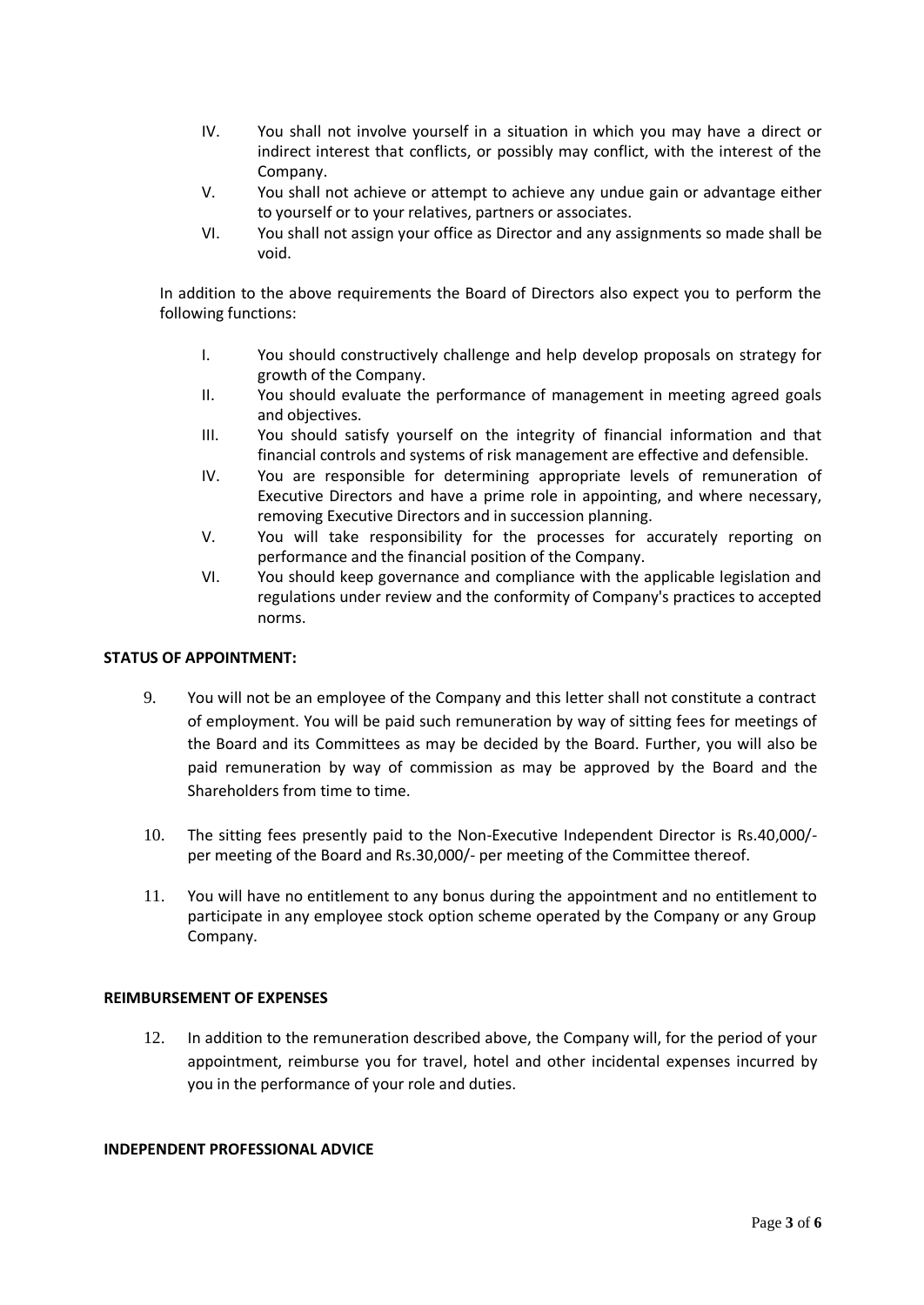13. There may be occasions when you consider that you need professional advice in furtherance of your duties as a Director and it will be appropriate for you to consult independent advisers at the Company's expense. The Company will reimburse full cost of expenditure incurred in accordance with the Company's policy.

#### **INSURANCE**

13. The Company proposes to take Directors' and Officers' liability insurance and it is intended that the Company will assume and maintain such cover for the full term of your appointment.

### **CONFLICT OF INTEREST**

- 14. It is accepted and acknowledged that you may have business interests other than those of the Company. As a condition to your appointment, you are required to declare any such directorships, appointments and interests to the Board in writing in the prescribed form at the time of your appointment.
- 15. In the event that your circumstances seem likely to change and might give rise to a conflict of interest or, when applicable, circumstances that might lead the Board to revise its judgement that you are independent, this should be disclosed to both the Chairman and the Company Secretary.

#### **EVALUATION**

16. The Board of Directors will carry out an evaluation of the performance of the Board as a whole, Board Committees and Directors on an annual basis as per Company's Policy. Your appointment and reappointment on the Board shall be subject to the outcome of the yearly evaluation process.

#### **DISCLOSURE OF INTEREST**

17. Any material interest that a Director may have in any transaction or arrangement that the Company has entered into should be disclosed no later than when the transaction or arrangement comes up at a Board meeting so that the minutes may record your interest appropriately and our records are updated. A general notice that you are interested in any contract with a particular person, firm or company is acceptable.

## **CODE OF CONDUCT**

- 18. During the appointment you are required to comply with regulations as contained in Schedule IV under Companies Act, 2013, including the Code of Conduct.
- 19. You are required to comply with the disclosure requirements as specified in the guidelines on Corporate Governance for the Repositories registered for Creation and Management of Electronic Negotiable Warehouse Receipts issued by WDRA.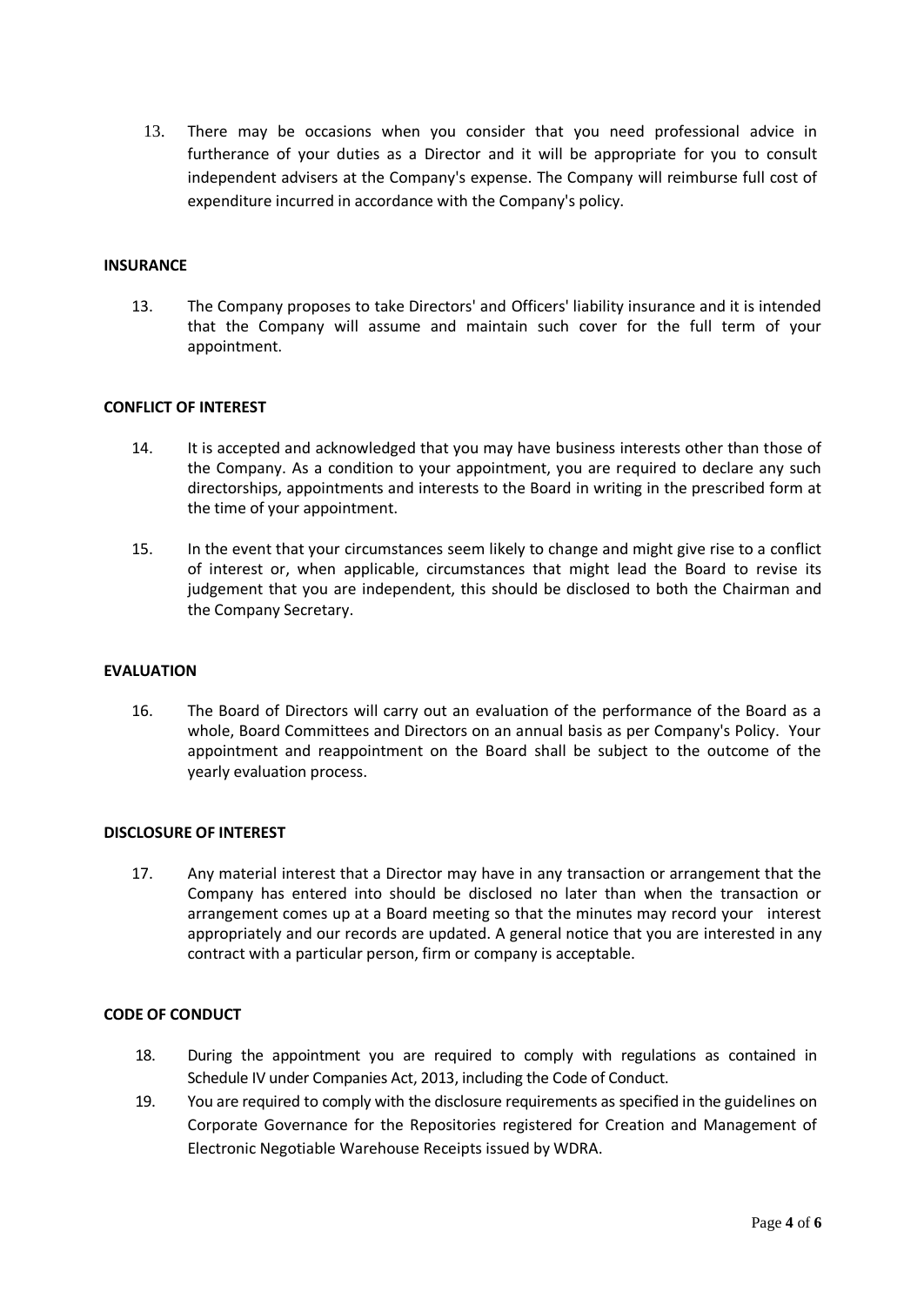### **CONFIDENTIALITY**

- 19. All information acquired during your appointment is confidential to the Company and should not be released, either during your appointment or following termination (by whatever means) to third parties without prior clearance from the Chairman unless required by law or by the rules of any regulatory body. On reasonable request, you shall surrender any documents and other materials made available to you by the Company.
- 20. Your attention is also drawn to the requirements under the applicable regulations and the Company's Insider Trading Code which concern the disclosure of price sensitive information and dealing in the securities of the Company. Consequently you should avoid making any statements or performing any transactions that might risk a breach of these requirements without prior clearance from the Chairman or the Company Secretary.

### **PUBLICATION OF THE LETTER OF APPOINTMENT**

21. In line with provision of Clause IV sub clause 6 of Schedule IV, under Companies Act, 2013, the Company will make public the terms and conditions of your appointment and will also arrange for it to be displayed on the Company's website.

#### **MEMBERSHIP OF COMMITTEES**

22. The Board of Directors may appoint you as Member *I* Chairman of one or more of its Committees which will be covered in a separate communication setting out the relevant committee's terms of reference and any specific responsibilities.

### **TERMINATION**

- 23. You may resign from your position at any time and should you wish to do so, you are requested to serve a reasonable written notice on the Board. In terms of provisions of the Companies Act, 2013, you are required to file a copy of your resignation letter with the Registrar of Companies, Mumbai.
- 24. Continuation of your appointment is contingent on your getting re-elected by the shareholders in accordance with provisions of Companies Act, 2013 and the Articles of Association of the Company, from time to time in force. You will not be entitled to compensation if the shareholders do not re-elect you at any time.
- 25. Your appointment may also be terminated in accordance with the provisions of the Articles of Association of the Company from time to time in force.